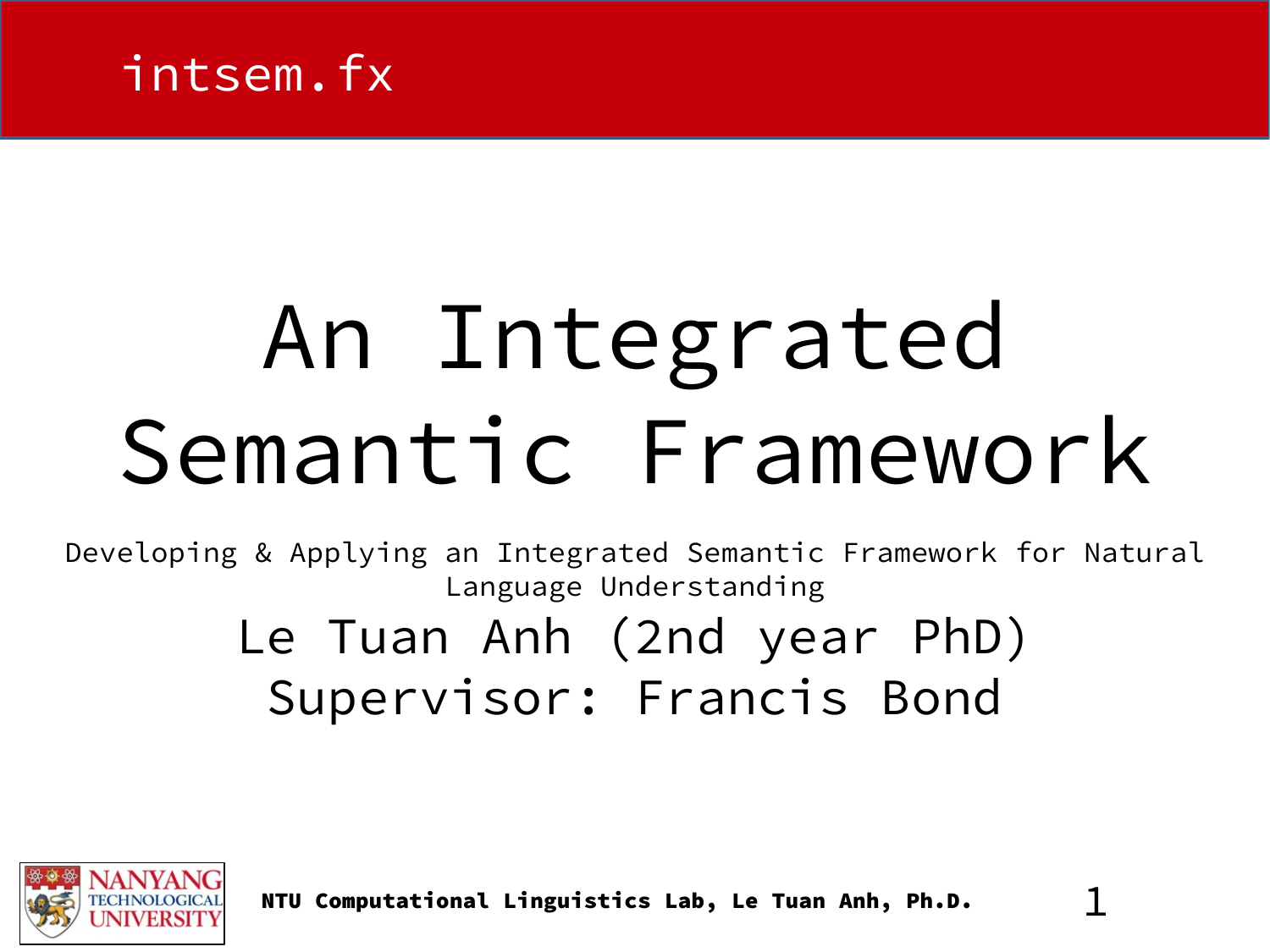- An ISF which analyses English textual data at multiple levels
	- Lexical semantics
	- Structural semantics
	- Event profiling
	- Sentiment
- But all of the analyses are represented in a single **integrated** deep information structure

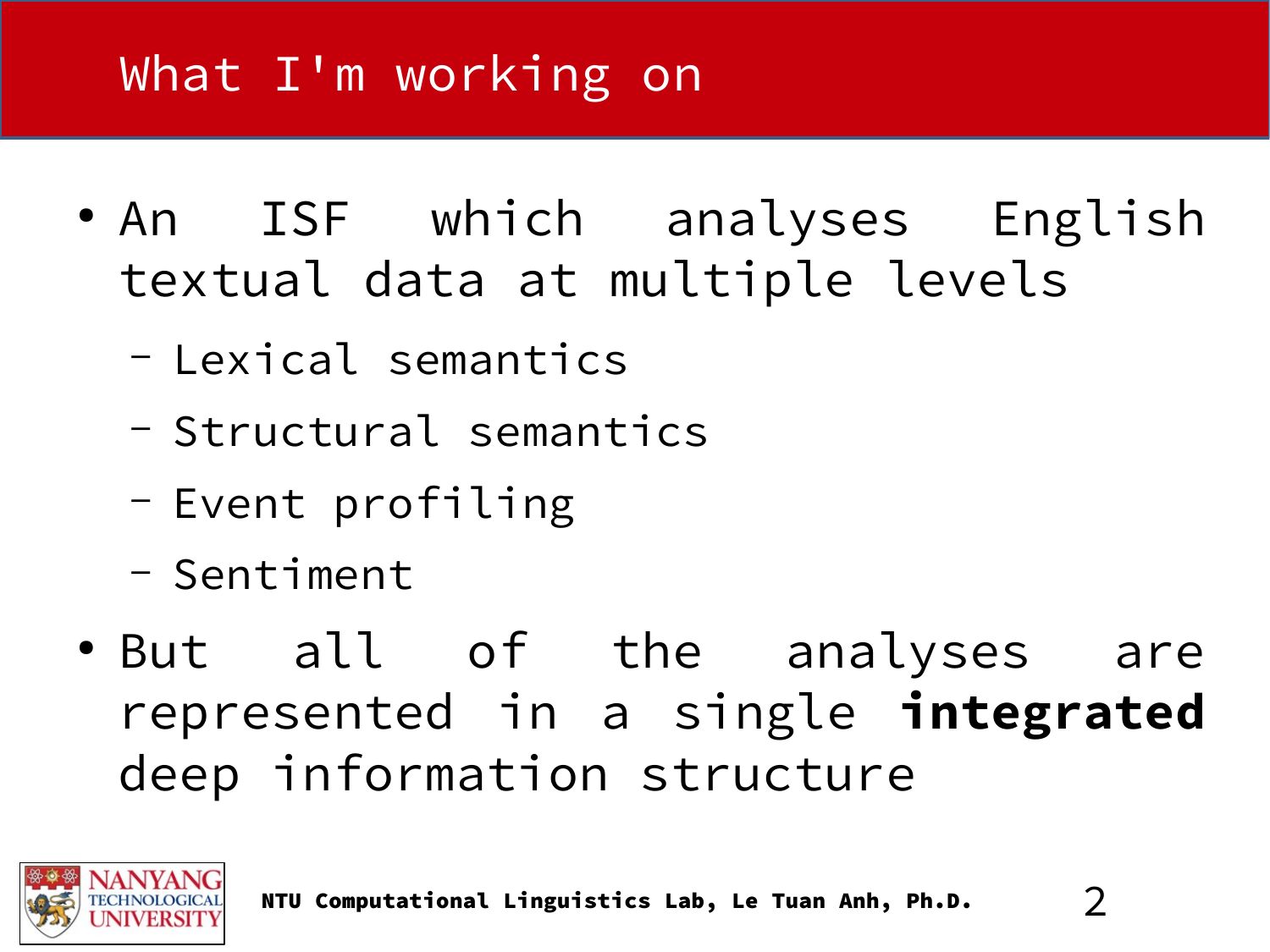#### Why this matters

- Structures and meaning of expressions are deeply analysed in a monostratal linguistic framework (constructions+semantics).
- This enables computers to **understand** language much better than before.
	- And we can study the interactions
- Applications:
	- Information extraction; Machine Translation; Auto summarisation; Question answering

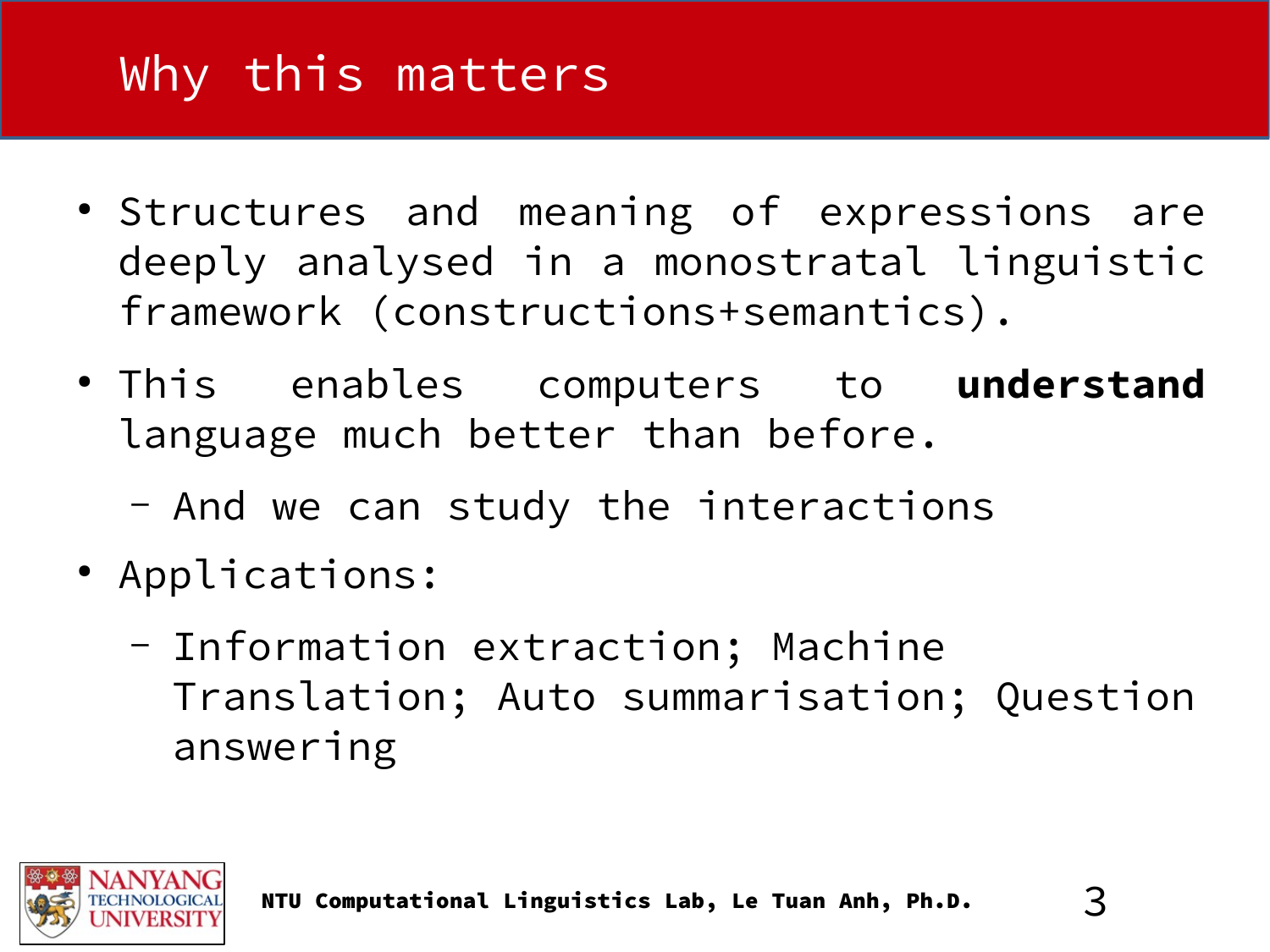#### Current status of the project

- Able to analyse 90% of English Wikipedia.
- Model the meaning of 117,659 concepts (155,287 English words)
- Lexical semantics has been integrated into Structural semantics for most words
	- Now working on the long-tail
		- Multi-word expressions
		- Decomposable semantics
		- Unknown/new words and concepts

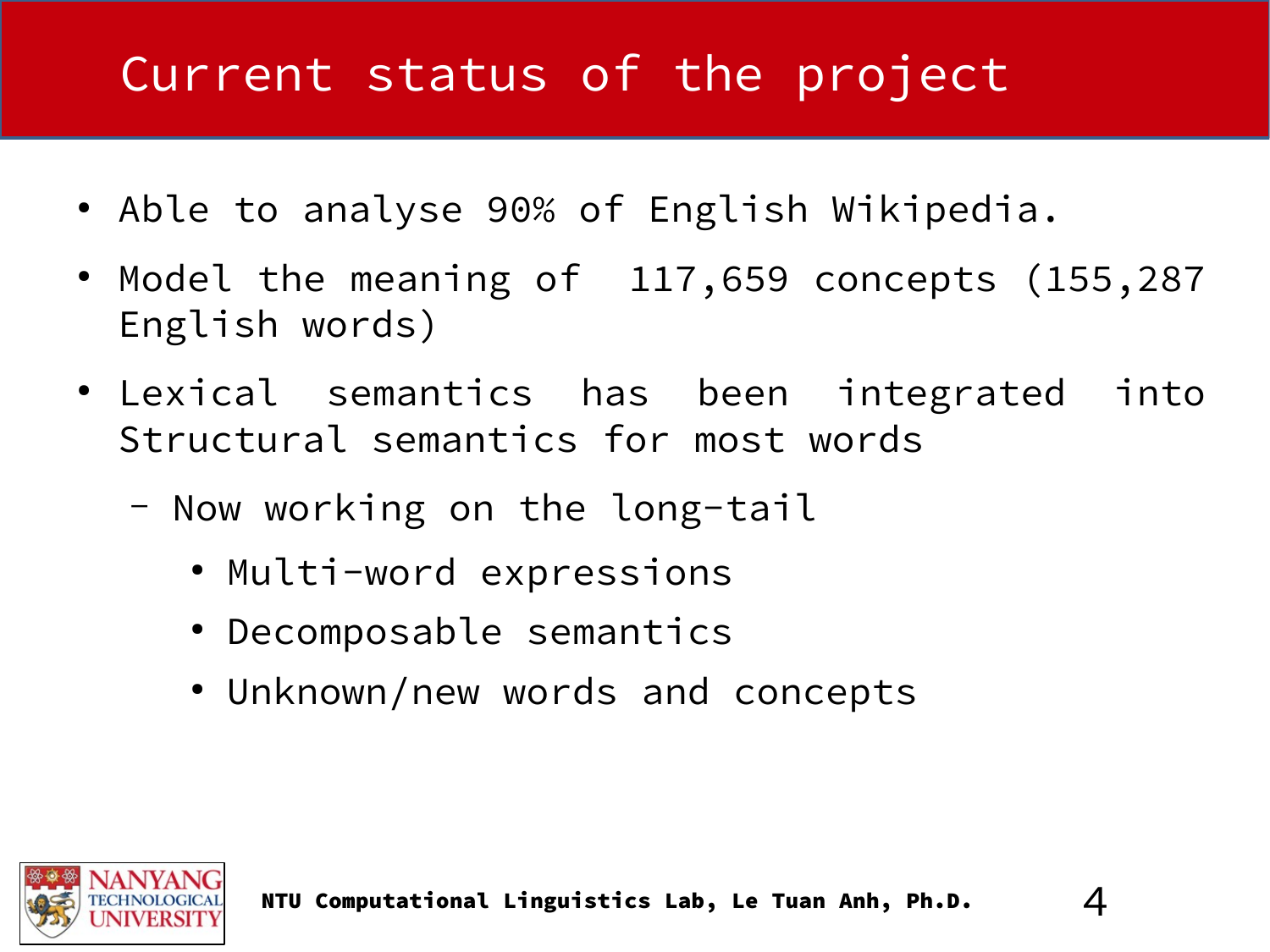### Example: "Luis loves apples."